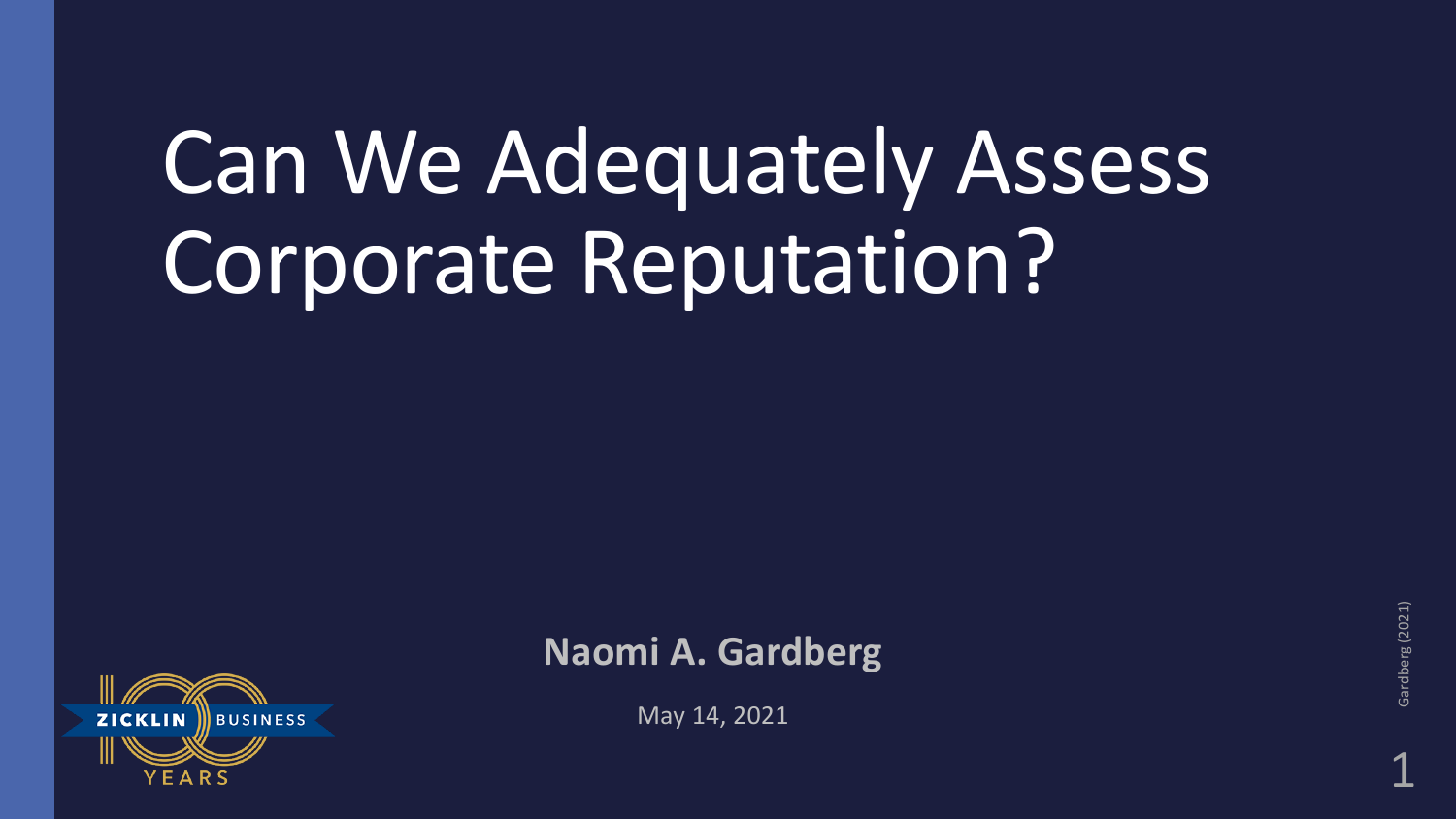

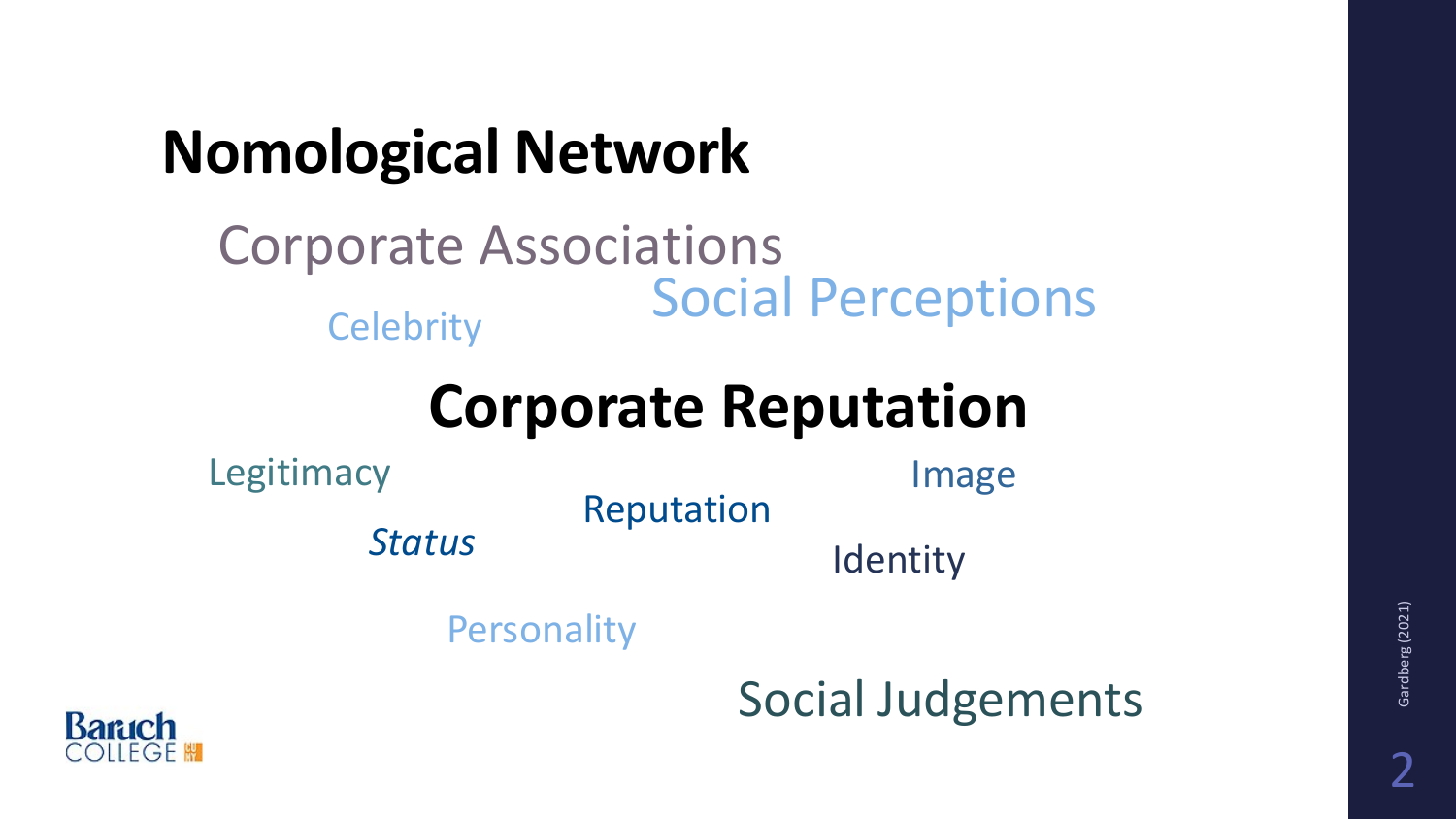### **Nomological Network – Poor Proxies**

- **If** each construct has discriminant validity
- **Then** each construct has its own *antecedents* and *consequences*
- **And** research is muddled

• Plus, we have several CR measurement instruments

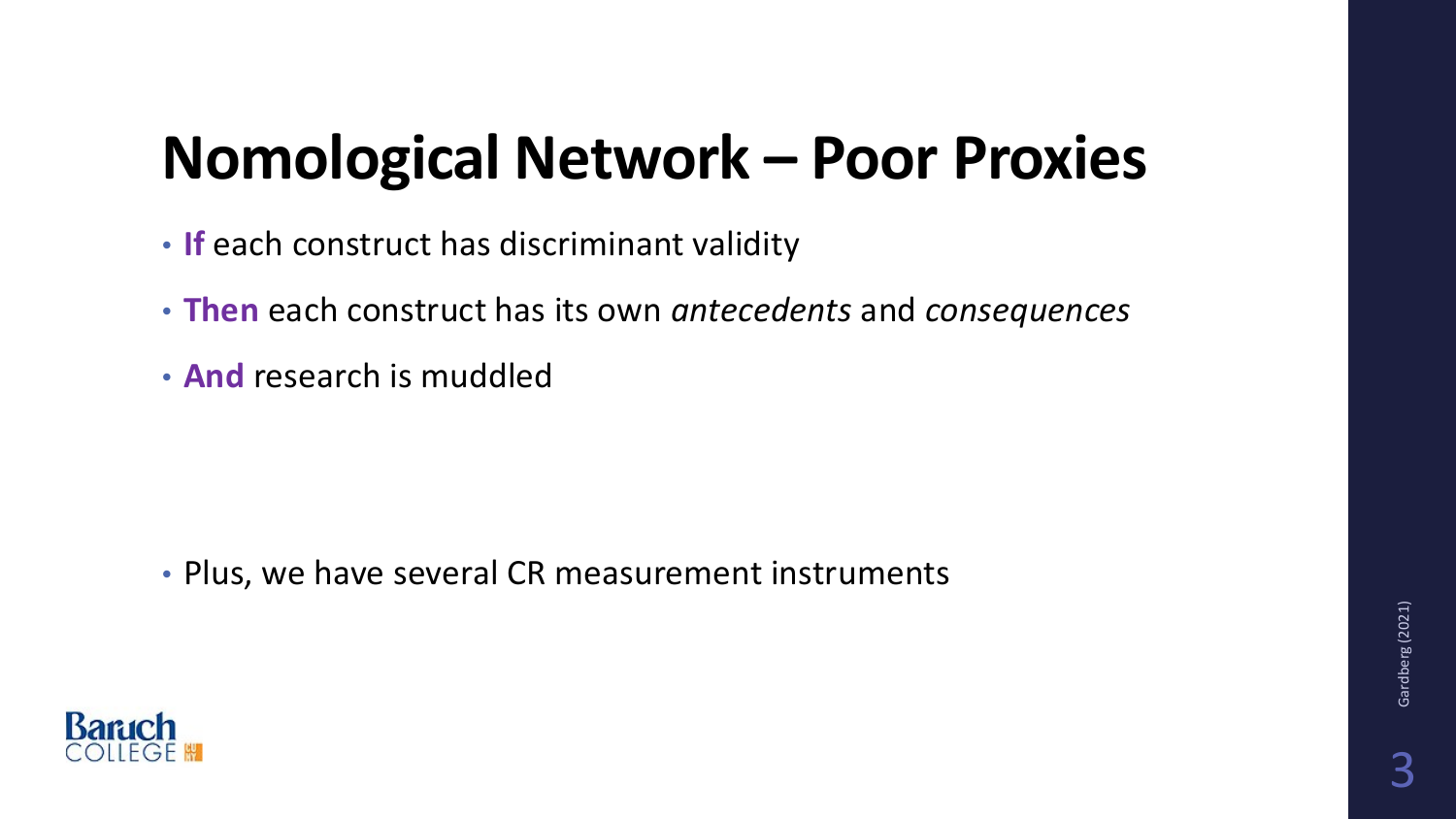#### Formative and Reflective Instruments



**Formative Measure**





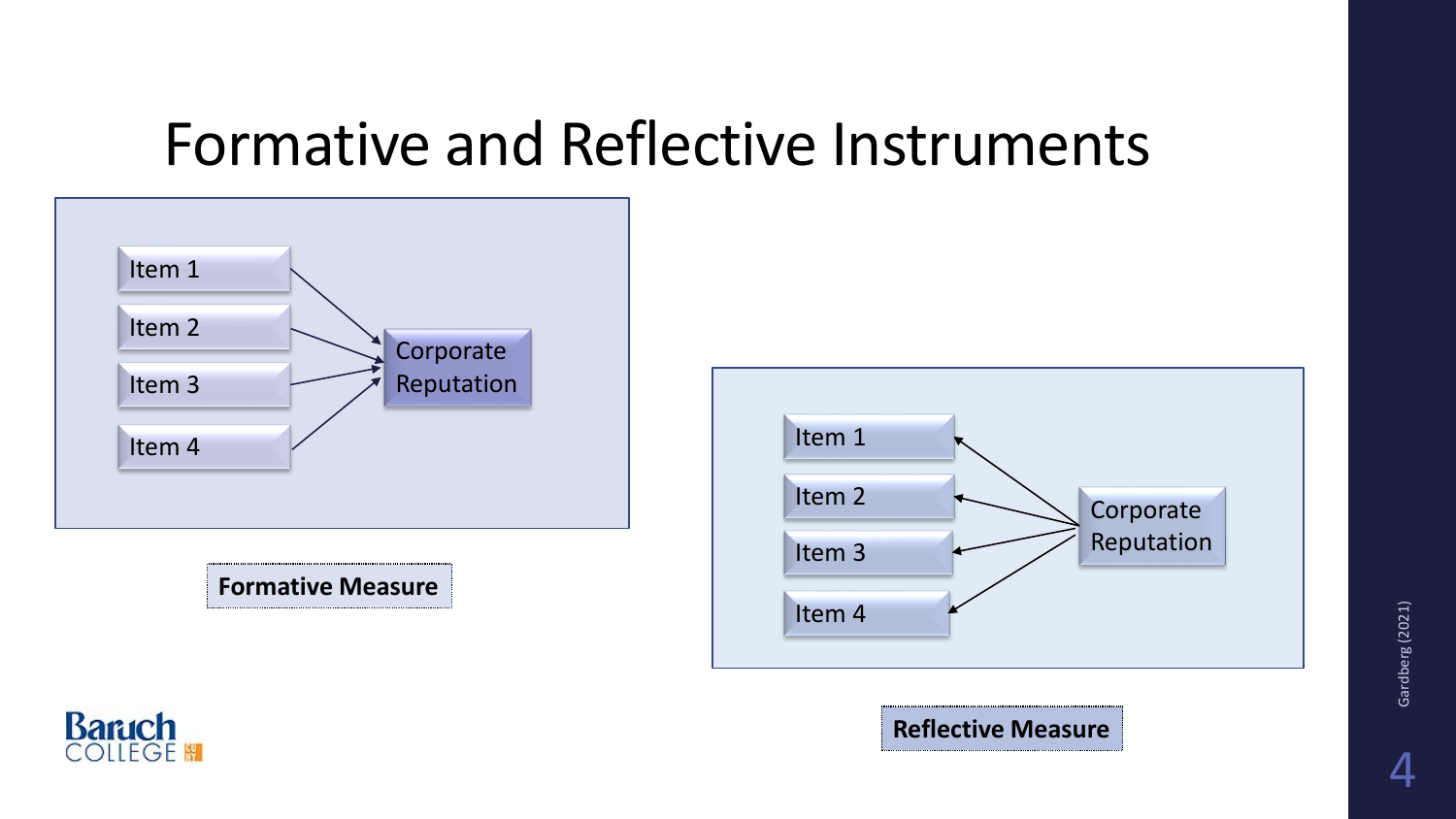### **CR: Reflective Measure**





Ponzi, Fombrun, & Gardberg (2011) Gardberg (2006) Fombrun, Gardberg, & Sever (2002)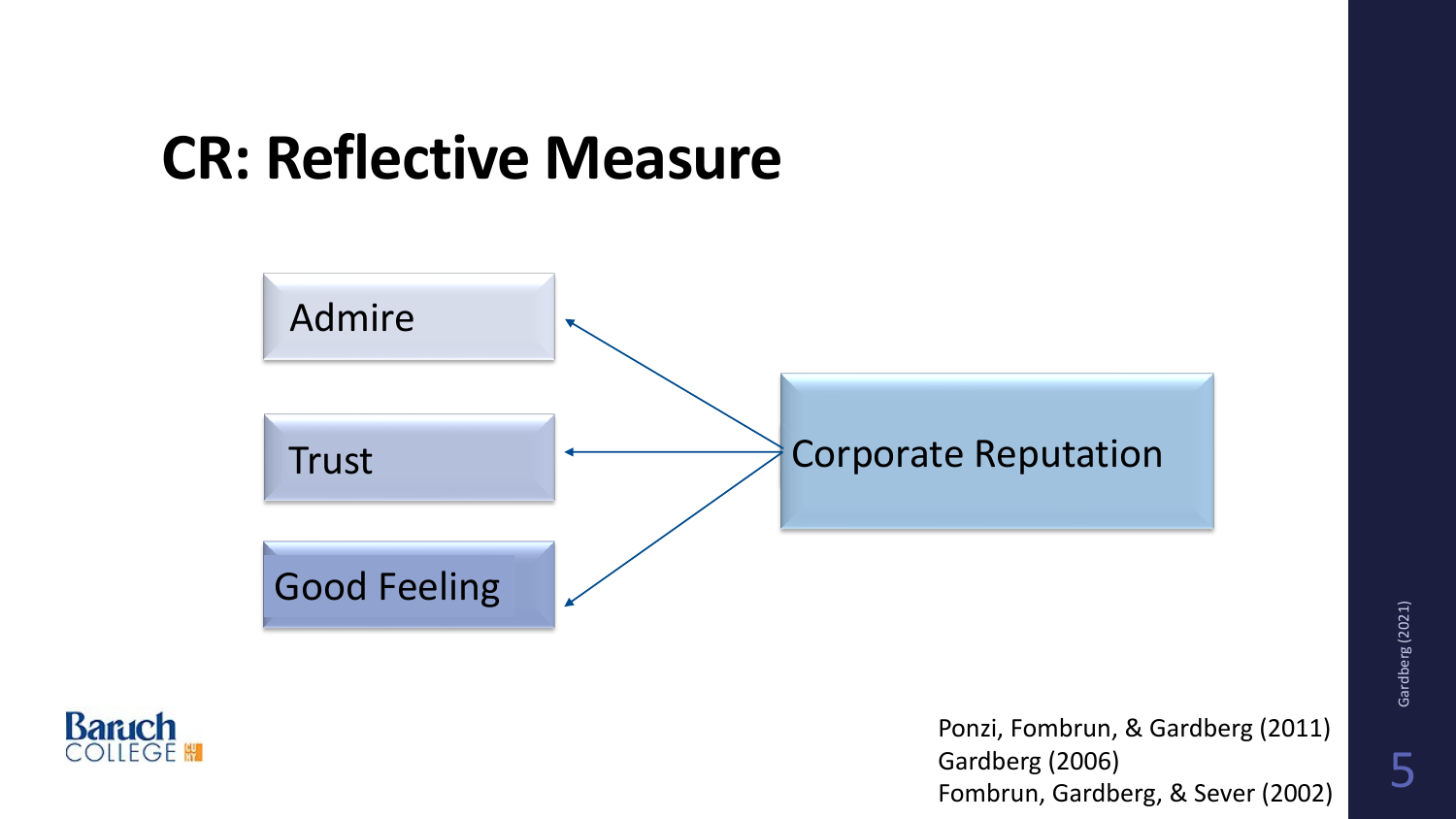### **CR: Reflective Measure**

- **Structure stable** over time
- **Consistent** across stakeholders
- **Constant** across institutional environments

- Emotional appeal
- Captures essence of many definitions

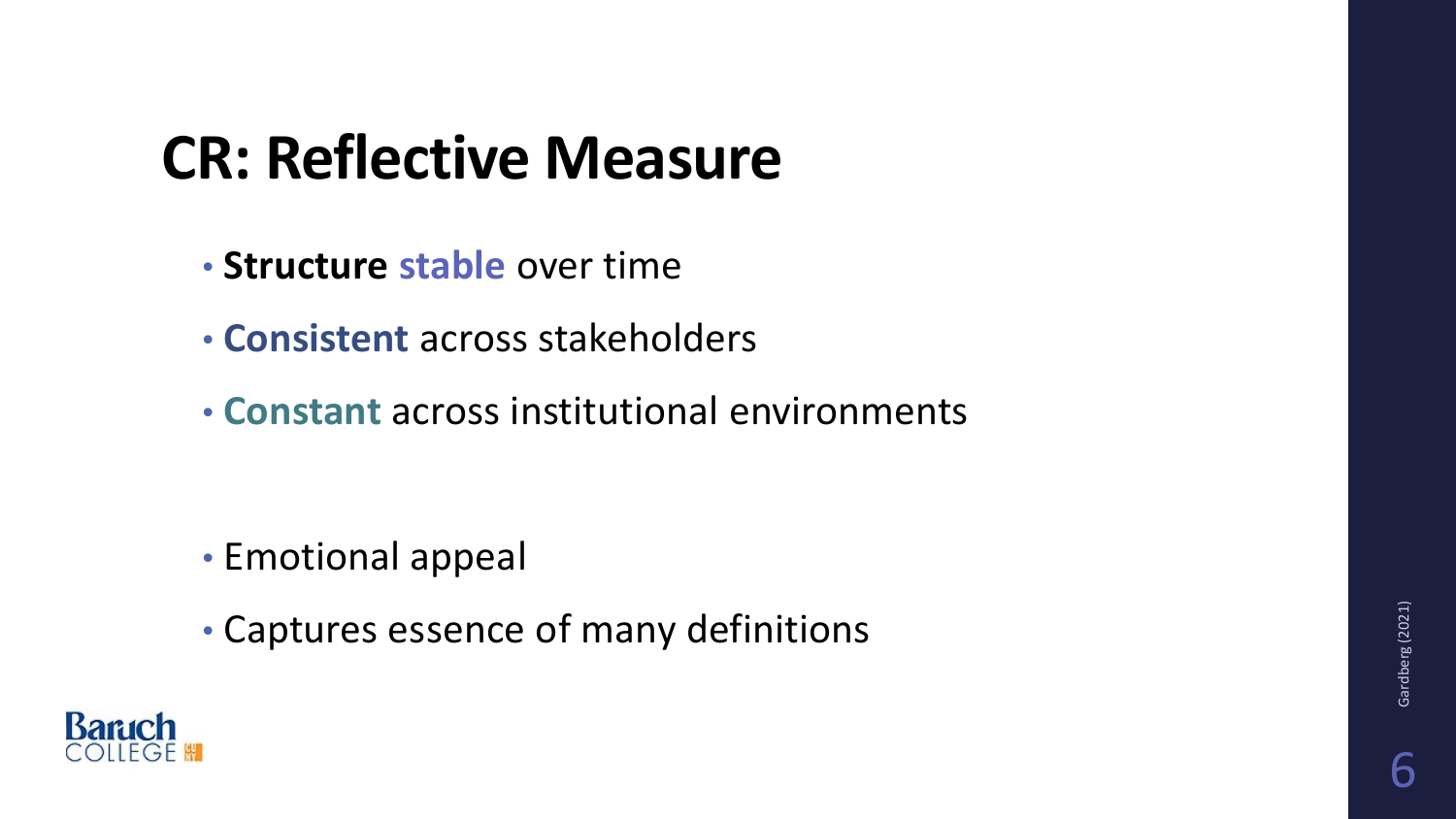#### Formative Measures



**Baruch**<br>COLLEGE



Gardberg (2021) Gardberg (2021) 7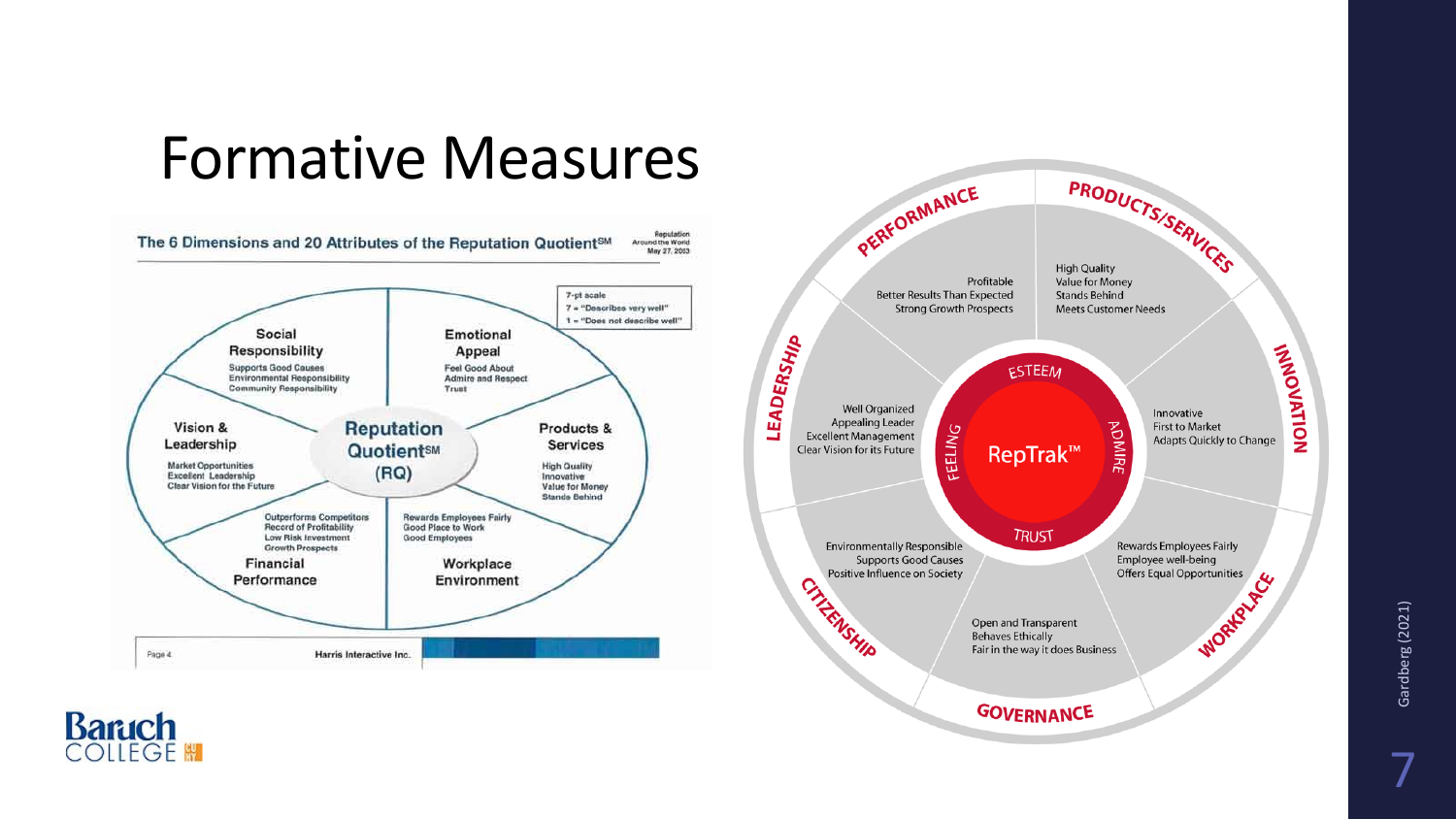#### *Fortune* **World's Most Admired Companies**

| ORDER A NAME   |                           | <b>COUNTRY</b> | <b>CURRENT ALL-STAR RANK</b> | <b>INDUSTRY</b>                                   | <b>INDUSTRY RANK</b> |                                    |
|----------------|---------------------------|----------------|------------------------------|---------------------------------------------------|----------------------|------------------------------------|
|                | Apple                     | U.S.           |                              | <b>Computers</b>                                  | 1                    |                                    |
| $\mathbf{2}$   | Amazon                    | <b>U.S.</b>    | $\mathbf 2$                  | <b>Internet Services and</b><br><b>Retailing</b>  |                      |                                    |
| 3              | <b>Microsoft</b>          | <b>U.S.</b>    | $\mathbf{3}$                 | <b>Computer Software</b>                          | 1                    |                                    |
| 4              | <b>Walt Disney</b>        | U.S.           | 4                            | <b>Entertainment</b>                              |                      | THE WORLD'S MOST ADMIRED COMPANIES |
| 5              | <b>Starbucks</b>          | <b>U.S.</b>    | 5                            | <b>Food Services</b>                              |                      |                                    |
| 6              | <b>Berkshire Hathaway</b> | U.S.           | 6                            | <b>Insurance: Property and</b><br><b>Casualty</b> |                      |                                    |
|                | Alphabet                  | <b>U.S.</b>    | $\mathbf{7}$                 | <b>Internet Services and</b><br><b>Retailing</b>  | $\overline{2}$       |                                    |
| 8              | <b>JPMorgan Chase</b>     | <b>U.S.</b>    | $\pmb{8}$                    | <b>Megabanks</b>                                  | 1                    |                                    |
| $\overline{9}$ | <b>Netflix</b>            | <b>U.S.</b>    | $\boldsymbol{9}$             | <b>Entertainment</b>                              | $\mathbf{2}$         |                                    |
| 10             | <b>Costco Wholesale</b>   | <b>U.S.</b>    | 10                           | <b>General Merchandisers</b>                      | 3                    |                                    |



https://fortune.com/worlds-most-admired-companies/ 8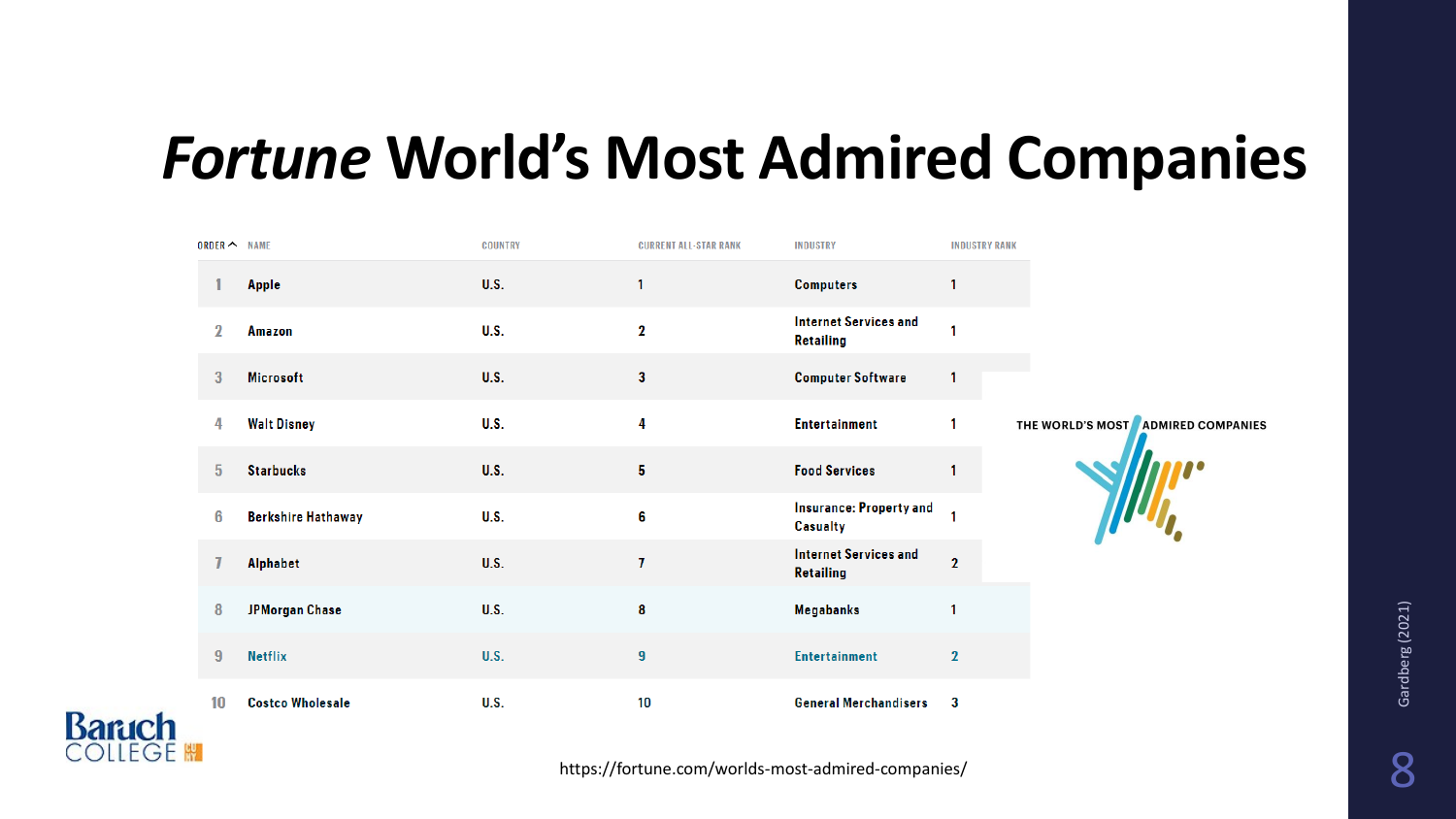#### **Corporate Reputation Quotient(CRQ)**

#### **2020 Corporate Reputation Rankings**



US data; scale validated in many countries

Fombrun, Gardberg, & Sever (2002) Gardberg (2006)



|                                | <b>GUIDE TO SCORES</b>                           |                          | <b>FILTER BY</b> |                   |        |  |  |  |
|--------------------------------|--------------------------------------------------|--------------------------|------------------|-------------------|--------|--|--|--|
|                                | Excellent Wery good #Good<br>Fair Poor Wery poor | All companies            |                  |                   |        |  |  |  |
| 2020<br>RANK<br><b>COMPANY</b> |                                                  | TREND<br>$2016 - 20$     | 2020<br>SCORE    | CHANGE<br>IN RANK |        |  |  |  |
| $\#1$                          | The Clorox Company                               |                          | 82.8             |                   |        |  |  |  |
| #2                             | The Hershey Company                              | $\overline{\phantom{a}}$ | 81.5             |                   |        |  |  |  |
| #3                             | Amazon.com                                       |                          | 81.4             | $\times 1$        | $\div$ |  |  |  |
| #4                             | Publix Supermarkets                              |                          | 81.2             | 72                | $^{+}$ |  |  |  |
| #5                             | General Mills                                    |                          | 81.2             |                   | ÷      |  |  |  |
| #6                             | Wegmans                                          |                          | 80.4             | $\mathbf{A}$ 5    | ÷      |  |  |  |
| 87                             | Costco                                           |                          | 80.3             | 711               | $+$    |  |  |  |
| #8                             | Procter & Gamble Co.                             |                          | 79.9             |                   | ÷      |  |  |  |
| #9                             | The Kroger Company                               |                          | 79.4             | 712               | ÷      |  |  |  |
| #10                            | <b>UPS</b>                                       |                          | 79.4             | 71                |        |  |  |  |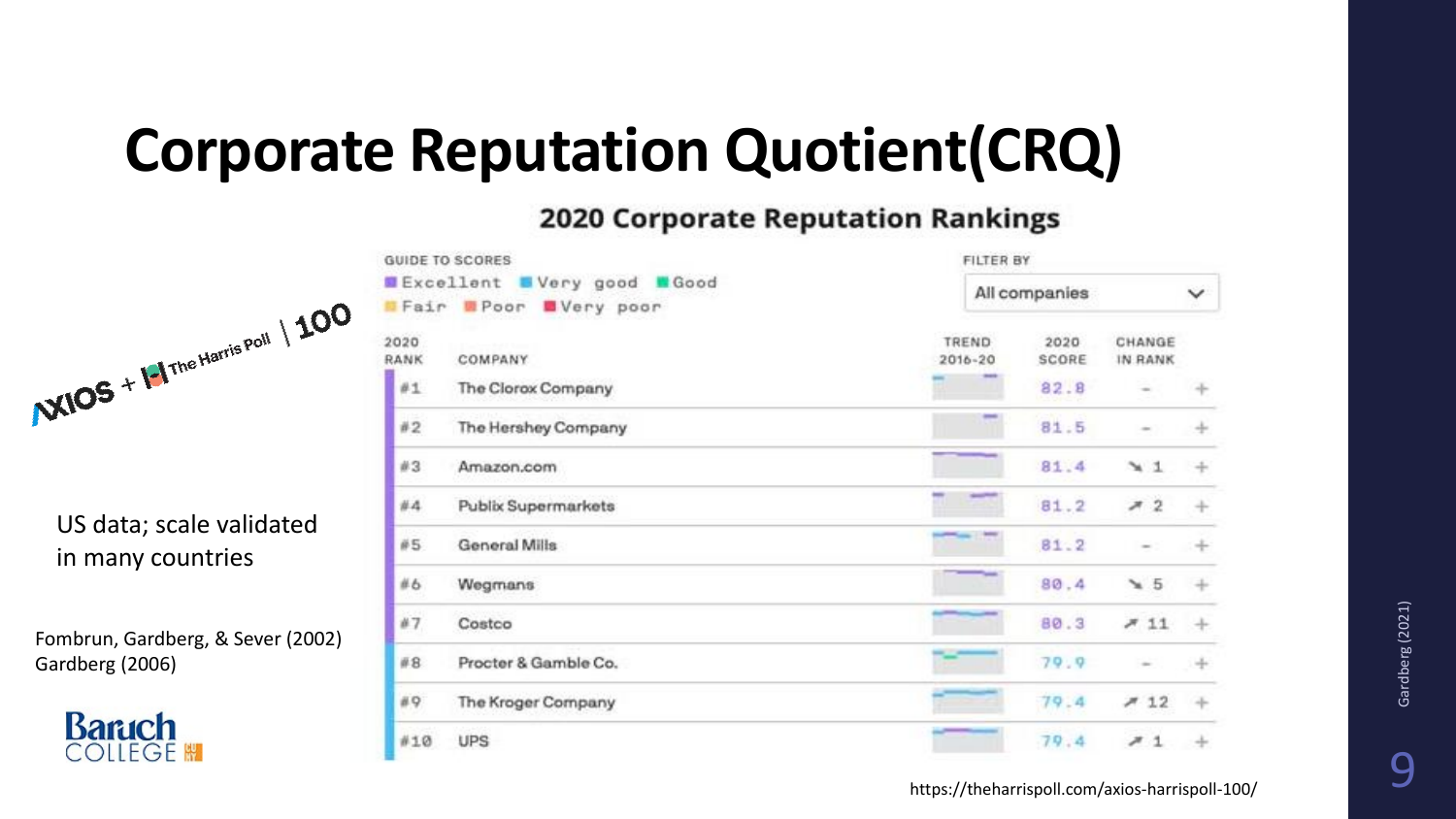#### **RepTrak** (formerly Reputation Institute)

**Baruch** 

**OLLEGE MI** 

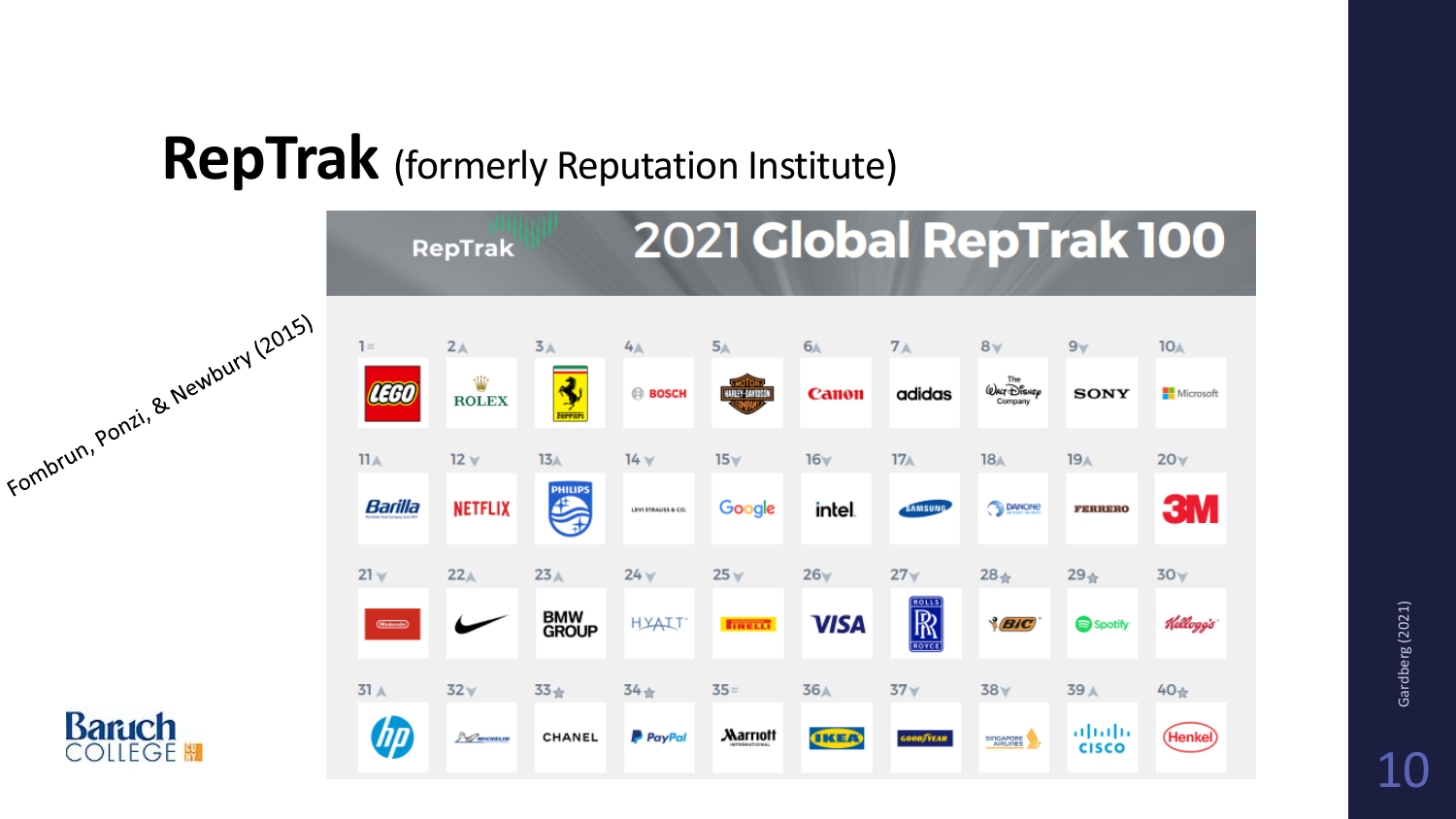### **CR: Formative Measure**

- Structure less **stable** over time
- Less **consistent** across stakeholders
- Less **constant** across institutional environments

• *Domain* more *malleable* ~ social construction

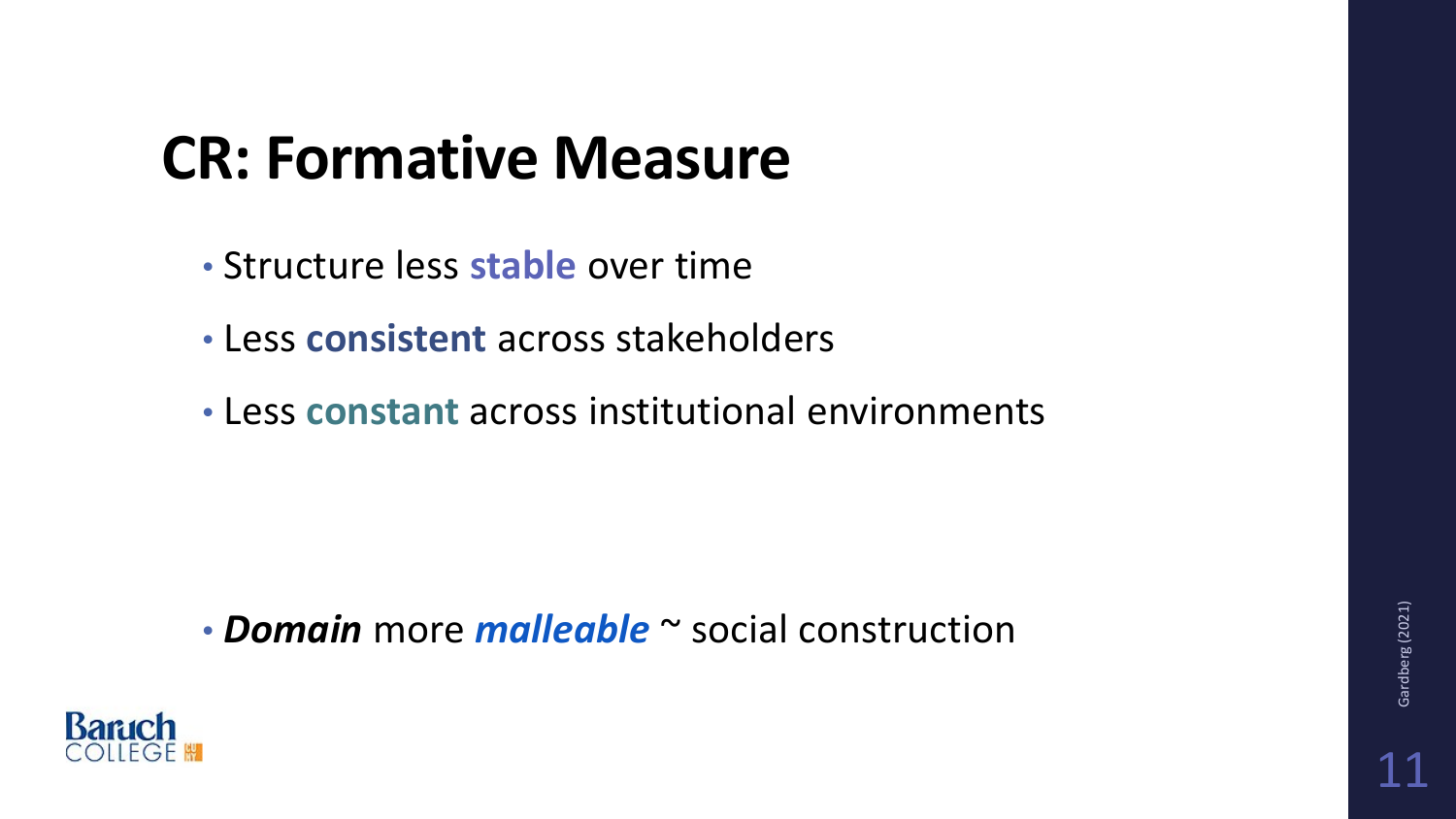## **CR =/= Visibility**

#### Methodology

As we have in the past, Fortune collaborated with our partner Korn Ferry on this survey of corporate reputations. We began with a universe of about 1,500 candidates: the 1,000 largest companies ranked by revenue, along with non-U.S. companies in Fortune's Global 500 databa: that have revenues of \$10 billion or more...(Read more)

#### **About The Axios Harris Poll 100**

The Axios Harris Poll 100 is based on a survey of 34,026 Americans in a nationally representative sample. The two-step process starts fresh each year by surveying the public's **top-of-mind awareness** of companies that either excel or falter in society. These 100 "most visible companies" are then ranked by a second group of Americans across the seven key dimensions of reputation to arrive at the ranking. If a company is not on the list, it did not reach a critical level of visibility to be measured.

For consideration in the 2021 Global following criteria:

- Be a corporate brand with global revenue above USD \$2 billion
- Achieve a global average familiarity threshold above 20 percent in all fifteen countries measured and a familiarity threshold above 20 percent in eight or more of the fifteen countries measured
- Reach a qualifying Reputation Score above the median score (i.e., 67.3 points) based on thousands of companies featured in RepTrak's reputation intelligence database





Gardberg (2021)

Gardberg (2021)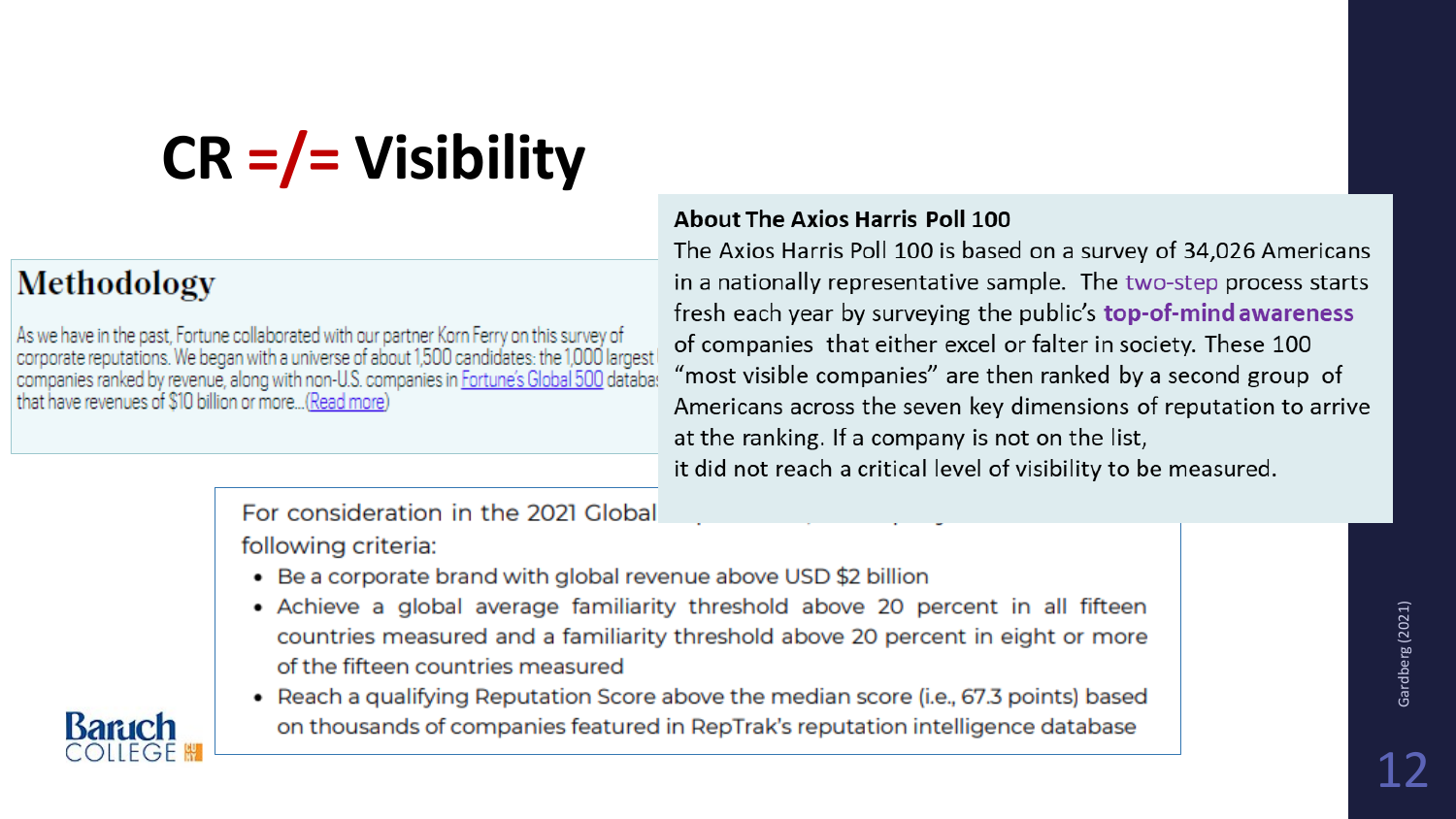#### **Reputation for …**

- Quality
- Innovativeness
- Sustainability
- Corruption
- Deceit
- *Etcetera*

Must meet **norms** and expectations of *construct measurement*

What is the *domain* of a reputation for

- Quality?
- Innovativeness?
- Corruption?

*Reputation for CSR* – Citizenship Dimension of RepTrak Gardberg, Zyglidopoulos, Symeou, & Schepers (2019)

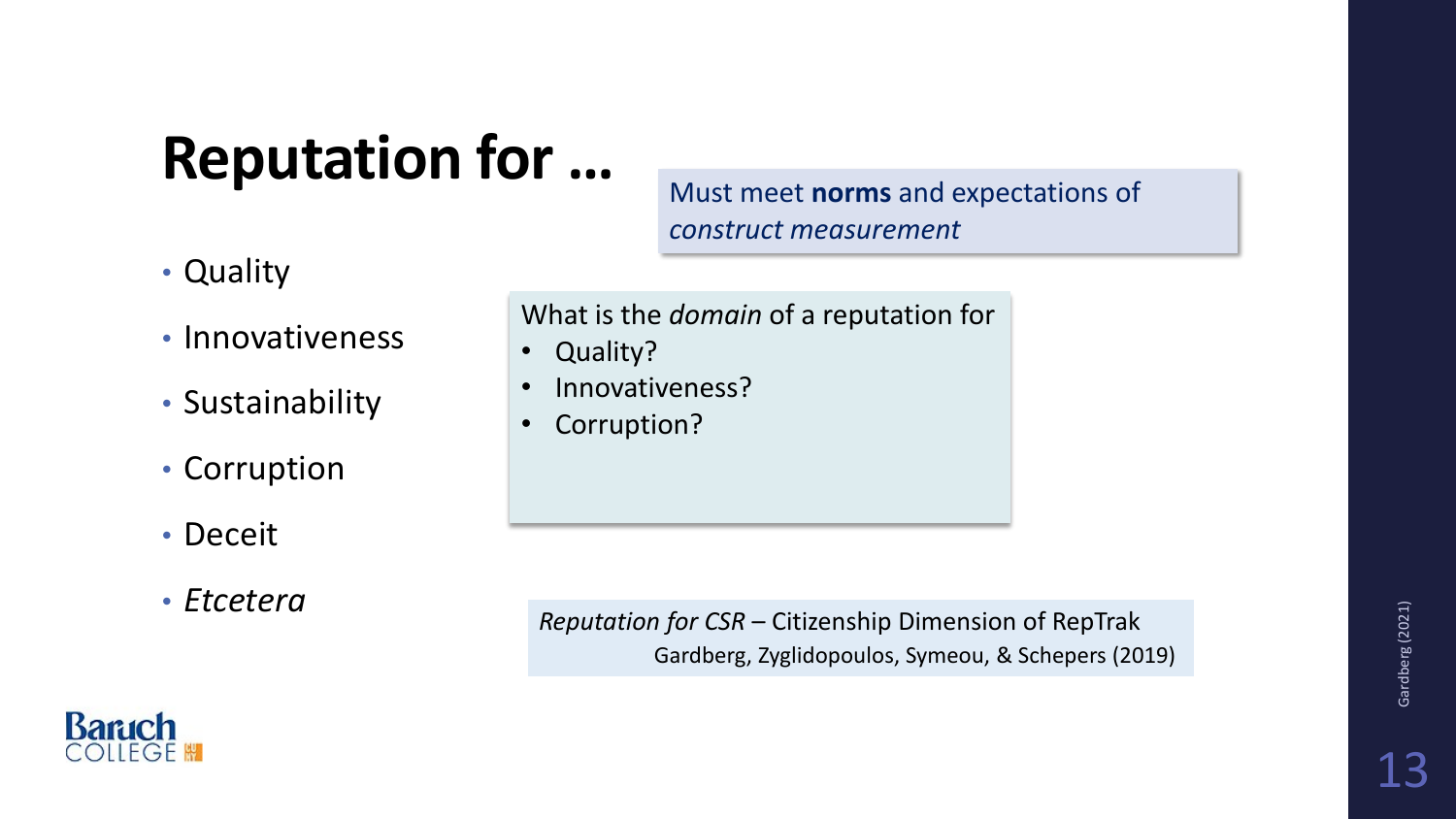### **So what?**

- Reflective measure valid and reliability across time and sample
- Formative measure
	- Importance/relevance of items varies over time and sample
	- 'Not sure' rates
- Reputation for …. **challenge** authors to measure the *construct*
- *Danger* use of poor proxies that have their own theoretical mechanisms and relationships
- Archival data
	- Sampling frame matters both company and respondent
	- Weighting

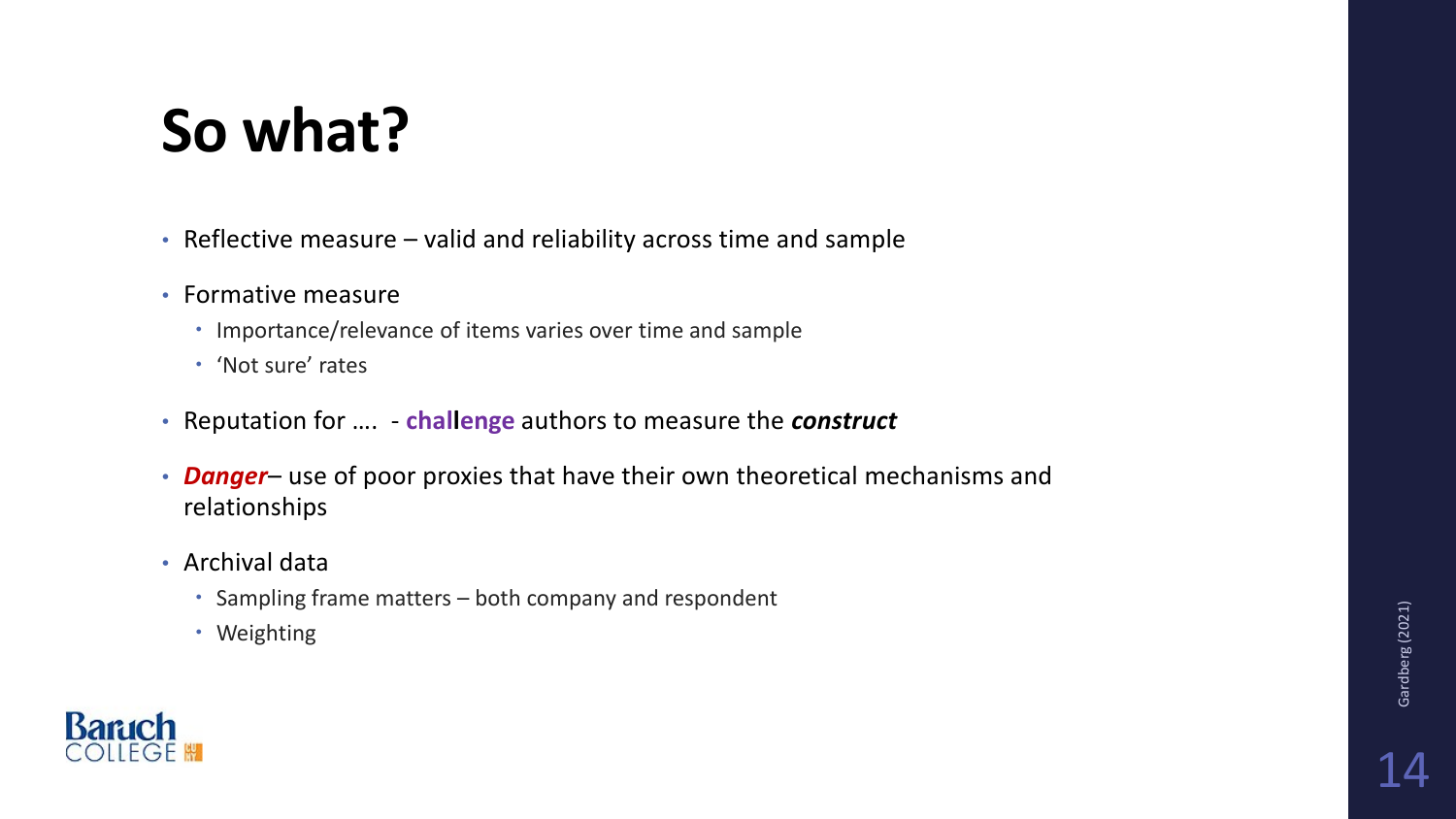# Can We Adequately Assess Corporate Reputation?



#### Can we hold our field to a higher standard of rigor and consistency?